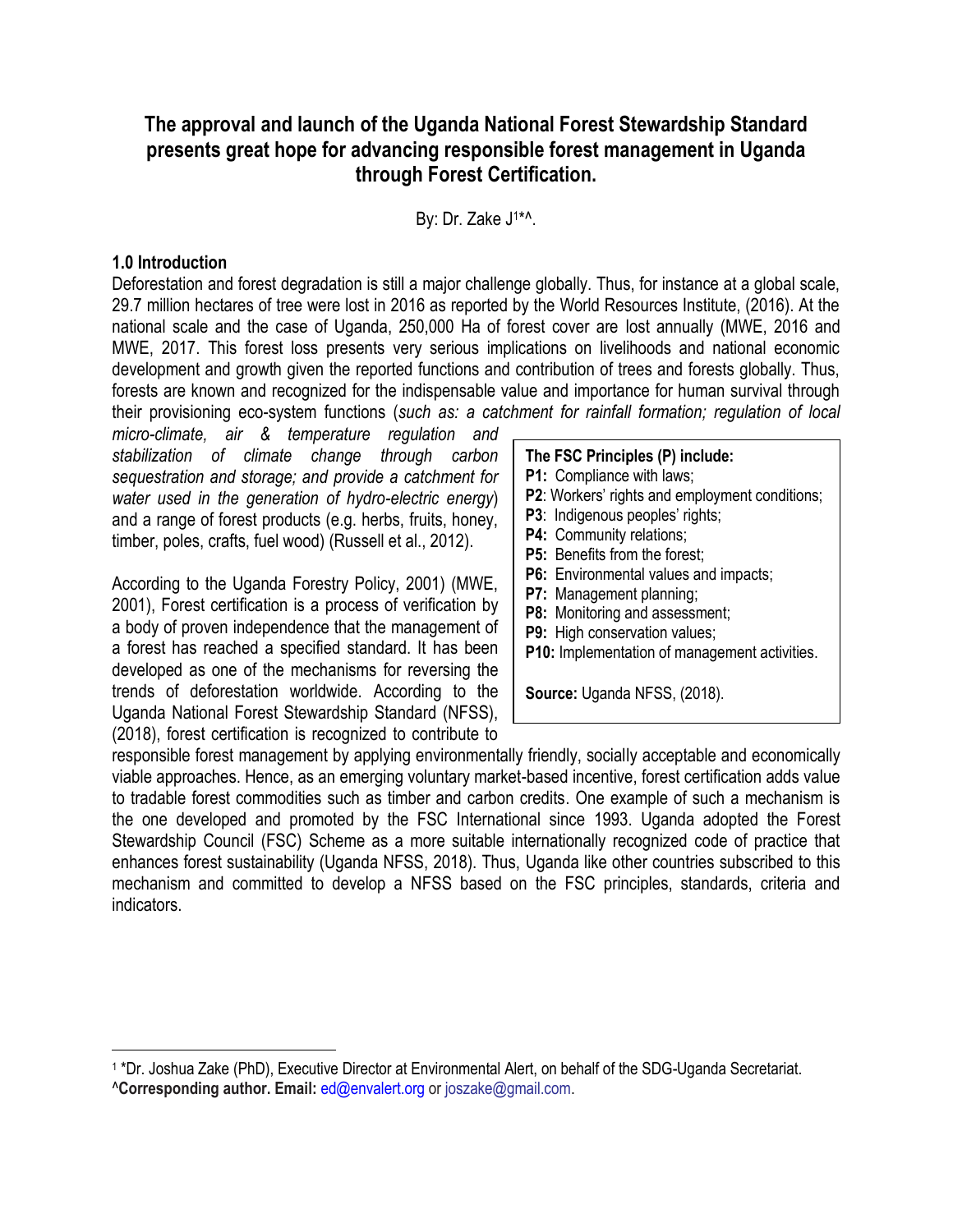In 2012, Uganda embarked on the process for development of the standard following the FSC principles, standards, criteria and indicators. The process was recently concluded in 2018 approval of the Uganda NFSS by the FSC and related launch of the standard by Uganda's Honorable Minister of Water and

Environment, Mr. Sam Cheptoris and the FSC Director General Kim Carstensen during the event of the International conference on, '*forests for Africa's prosperity,'* held on 4 th June 2018 at Golden Tulip Hotel in Kampala. In this respect, the Uganda NFSS become the 1st & 8th FSC National Forest Stewardship Standard in Africa and globally, respectively. According to FSC International, the Uganda NFSS came into force and is operational since 1st September 2018.

The NFSS is developed based on the FSC International guidelines, principles and criteria that is interpreted to meet the national context and requirements targeted at contributing to responsible forest management through forest certification. Thus, it provides a yardstick for responsible forest



*Figure 1. Members of the SDG-Uganda meeting with the FSC Director at the Golden Tulip Hotel ahead of the launch of the Uganda NFSS by the Minister of Water and Environment. Photo by: FSC-East Africa Regional Office.*

management in Uganda, and a mechanism through which progress in responsible forest management by all responsible bodies (as defined under the Forestry and Tree Planting Act, 2003) can be independently gauged, and if desired, through which forest management units can be certified under the FSC Forest Stewardship Scheme. Furthermore, it's used by FSC accredited Certification Bodies (CBs) to evaluate forest management practices for FSC forest certification in Uganda.

#### *1.1 Why a National Standard based on FSC Principles?*

Overall, the Uganda NFSS meets the Republic of Uganda Constitution, (1995) and other policies and legal framework provisions and requirements for sustainable management of natural resources. Some of the policies and legislation in this respect are: Uganda National Forestry Policy, (2001) (MWE, 2001); National Forestry and Tree Planting Act, (2003) (MWE, 2003); National Environment Policy, (1994) and Act, 1995 (NEMA, 1994 and 1995); National Forest Plan, (2011/12-2021/22) (MWE, 2011); National Development Plan II (NPA, 2015). The operationalization of the Uganda NFSS through implementation of interventions by responsible bodies and stakeholders will increase on the proportion of forest certified by products based on FSC international indicators, standards and criteria.

It also contributes towards addressing illegal forest products on the market thereby contributing to overall sustainable and responsible forest management. A case in point is the timber, for which over 80% of the total timber traded in the industry in Uganda is illegal, thus doesn't meet the minimum requirements for sustainable forest management as provided for under the forestry policies and laws (WWF, 2012).

#### **2.0 The process for development of the Uganda NFSS - focus on the key milestones**

The NFSS development process in Uganda started in 2012. The process involved highly consultative involving active participation of various stakeholders based on their mandates, roles and responsibilities including both the duty bearers and rights holders. It was guided by the FSC principles and procedures in this respect. Thus, the process was led by the Standards Development Group (SDG) – Uganda that comprised of members (i.e. forestry sector stakeholders) categorized based on the 3 chambers of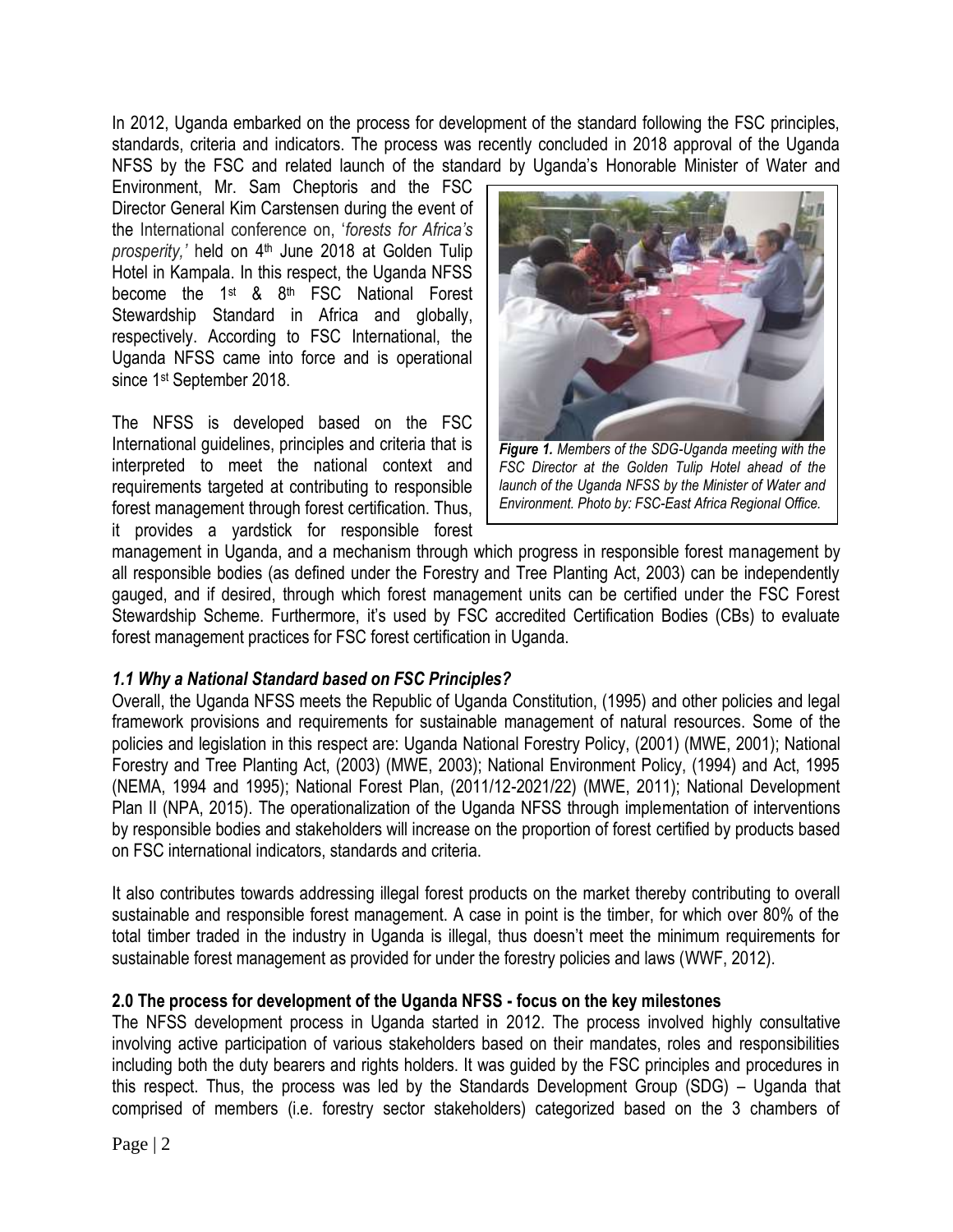Environment, Social and Economic. These were selected from the NFSS National Consultative Forum Members. The forum provided space at the national levels for consultation and soliciting stakeholder's views and concerns on several drafts of the NFSS as part of the processes.

The role for spearheading the development of the NFSS in Uganda was delegated to the SDG-Uganda by the Uganda Forestry Working Group (UFWG). The SDG-Uganda selected their leaders comprises of the Chairman and Vice Chairman and these ensure that the process was on course and meeting all the FSC requirements and principles. They were regularly and routinely supported by the SDG-Uganda Secretariat hosted at Environmental Alert. The Secretariat mobilized and coordinated stakeholder participation in the process. Besides, working with partners they mobilized resources (*both financial and technical*) to support implementation of the agreed actions as part of the process.

#### *Who was involved?*

The process for development of the Uganda NFSS involved key forest sector stakeholders including: *key government ministries, departments and authorities; civil society organizations; academic institutions; private sector (such commercial tree plantation companies); trade unions; religious institutions; cultural institutions; community based organizations; indigenous peoples organizations.* 

These forestry stakeholders were targeted and actively involved in the following engagements as part of the process for development of the Uganda NFSS based on the FSC International principles and requirements:

#### *A) Engagement with key duty bearers based on their policy and legal mandates*

With due consideration of the mandates, roles and responsibility as stipulated in the forestry policy and legislation, the SDG-Uganda engaged key duty bearers such as: the Ministry of Water and Environment; the Forest Sector Support Department (FSSD); the National Forestry Authority; the Uganda Wildlife Authority; Uganda National Bureau of Standards (UNBS); and the National Organization of Trade Unions. This was through structured meetings, during which FSC forest certification principles scheme and the initiative of developing a national standard for Uganda highlighting its potential environmental, social and economic benefits were popularized, introduced and discussed to solicit there support and leadership.

#### *B) National Consultative Forum*

This served as a National forestry stakeholder's forum during which awareness about the FSC certification principles scheme was conducted and discussion and decisions to pursue this scheme in form of a national standard was made. It was attended by 60 forestry stakeholder representatives and organized as part of the national week-long activities in commemoration of the International Day of forests and the Tree in Uganda.

Furthermore, during this engagement the decision to establish the SDG-Uganda made and the UFWG was given responsibility to oversee based on the FSC principles and criteria.

#### *C) Capacity building of SDG-Uganda members to enhance their knowledge on forest certification*

The targeted technical capacity building engagements through meetings with the SDG-Uganda members enhanced their knowledge and skills in respect to forest certification in general and related interpretation of the FSC indicators, principles and criteria. Were as this was done side-by side the process for development of the draft NFSS and related contextualization on the international IGIs to Uganda's situation, it facilitated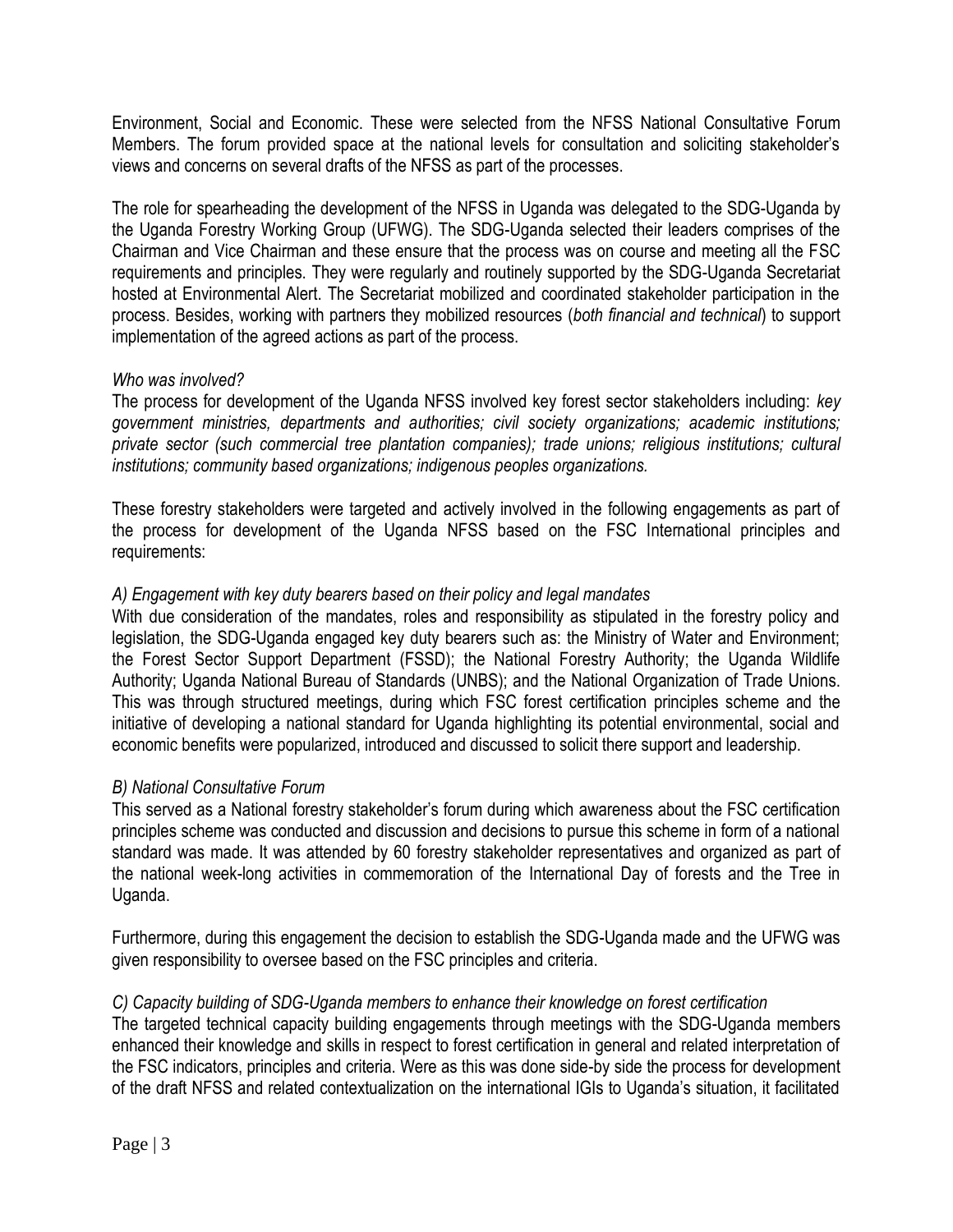the overall interpretation and generation of required content for the several drafts of standard to meet the minimum requirements by the FSC before submission at the different stages. The trainings were facilitated by Mr. Edward Mupada, the FSC Focal point for Uganda and the National FSC consultants i.e. Mr. Steve Nsita and Stephen Khauka of Havilah Company Limited.

### *D) Stakeholder consultations at national and sub-national levels*

Consultations with stakeholders at national and sub-national levels on the draft International Generic Indicators (IGIs) and standard for purposes of awareness raising on forest certification and generation of new ideas to improve both the draft IGIs and the standard. Thus, 2 rounds of multi-stakeholder consultations on draft of IGIs were carried out in August 2013 (for the 1st draft IGIs) and February-March 2014 (for the second draft IGIs). In each round, members of the SDG participated first by reviewing the draft IGIs and identifying key issues requiring continued stakeholder consultations at national and subnational levels.

At sub-national level, the SDG engaged a wide range of stakeholders including: smallholder tree farmers, local government officials, vulnerable forest adjacent communities, and indigenous peoples (such as: *the Batwa in South Western Uganda and the Bennet in Eastern Uganda*), and commercial tree growers were involved. The later were particularly targeted to raise their awareness about the standard being developed and the social dynamics required of the standard to ensure responsible forest management and forest certification.

These were consulted during the 8 sub-national consultations held in Eastern, Northern, South Western, Mid-western and the West Nile sub-regions of Uganda. Overall, 286 individuals (26% women) provided input to the draft IGIs and the national standard, which was being developed side-by-side. Throughout the consultations process, the FSC certifying scheme and IGIs were popularised.

In practice, stakeholder consultations sought to achieve two main objectives namely:

- i) To raise awareness about forest certification in light of the current status of deforestation and forest degradation in the country. This involved demystification of FSC in terms of how it operates and its role in the process of standard development in Uganda;
- ii) To seek stakeholder input to the zero draft standard.

This involved: examination of FSC Principles, criteria and indicators. Stakeholders adopted most of the indicators while some were adapted. Several verifiers were also proposed to further define the domesticated indicators. Whereas the process did not generate significant changes to the draft IGIs, it set pace for stakeholders to comprehend the design of the national standard being developed as a parallel process.

#### *E) Forest/field testing of the draft standard*

In 2015, the draft standard was tested with the overall objective of assessing its suitability as a reference material for forest practitioners as well as certifying bodies that will be operating in Uganda. The process helped in demystifying forest certification as alien by forest owners but instead as a best practice in forest management. Forest testing was conducted by the Soil Association as a certifying body, which implemented the following activities: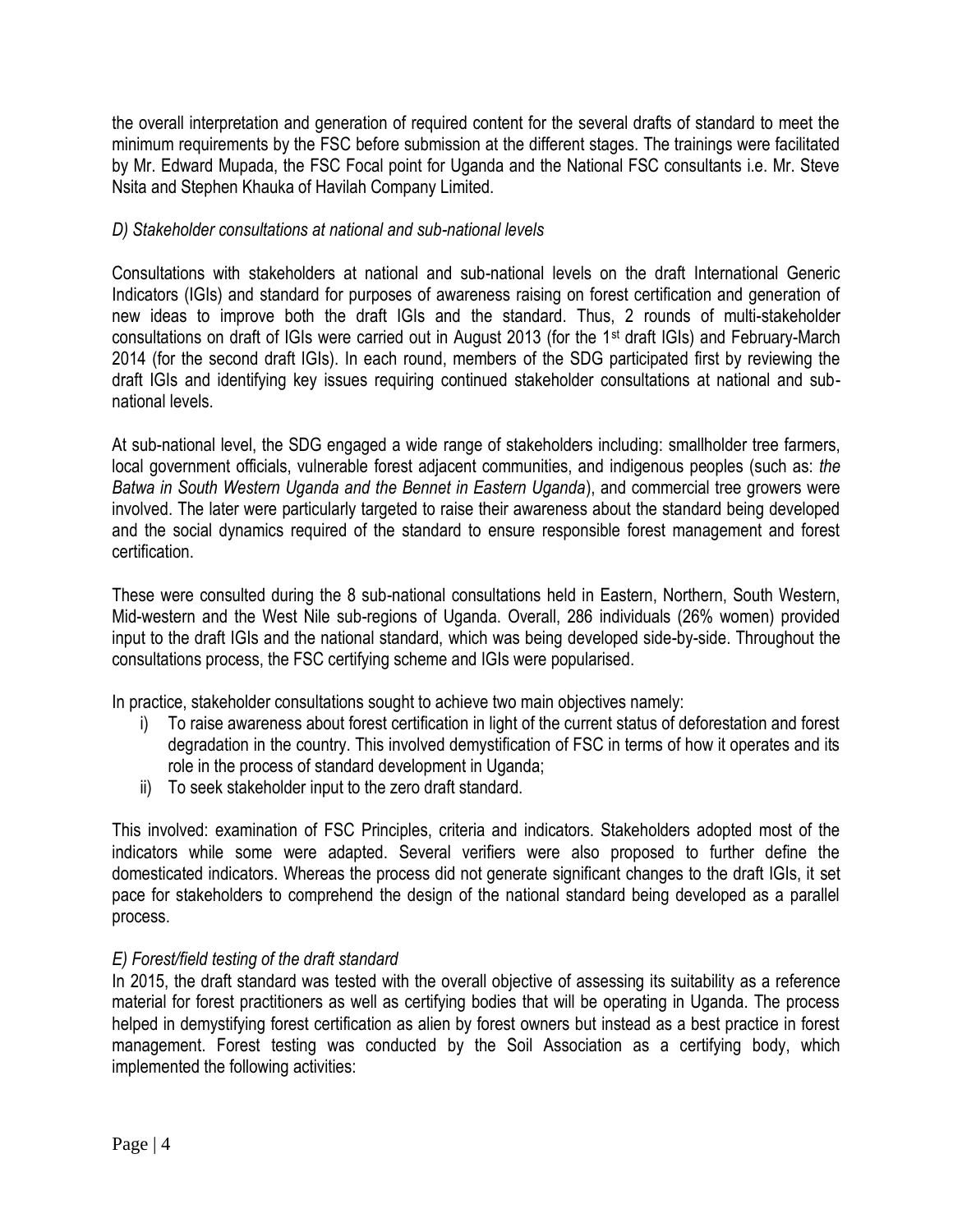- *i) Reviewed the draft national standard clarity, appropriateness, and applicability and gaps in the indicators, and suggest any necessary improvements. Furthermore, advised on applicability, formulation of indicators, means of verification and the language used;*
- *ii) Assessed the application of the standard on natural forests, plantations, low impact organizations and medium/high impact organizations;*
- *iii) Worked with the members of the SDG-Uganda and local consultants to enhance their capacity to apply the NFSS;*
- *iv) Debriefed the SDG-Uganda and key informants about the findings from forest testing for consensus building;*
- *v) Generated a forest tested draft with comments for addressing and integration.*

**Notable** is that standard was tested on all types of the forests in Uganda. At the same time, the process catered for the scale, intensity, risk aspects, Free, Prior and Informed Consent, and High Conservation Values. The forests where testing was conducted included: Government Central Forest Reserve of Kalinzu (40,000ha natural forest), one of three small holder natural forests in Kalangala under Ssese Island Nature Conservation and Tourism (SSENCATA) Association (488ha comprising of Robison, 80ha; Kawanga, 209ha; and Kibonge 199ha), and the private plantation owners under the Uganda Timber Growers Association (UTGA) (300ha) in Mubende district.

The process of field testing of the standard also engaged representatives of indigenous peoples (*i.e. Batwa from the Buhoma Community in Kanungu District; the Iks - also known as the Teuso from Kaabong District, the Tepeth from Moroto District, the Benets - also known as the Ndoboro from Mt.Elgon forest areas in Bukwo, Kapchorwa and Kween Districts*) on the contents in respect to Principle 3 (Indigenous Peoples' Rights) of the draft NFSS for Uganda. This engagement generated views and concerns in indigenous peoples, which were included in the subsequent NFSS before submission to the FSC.

#### *F) General engagements with the public*

The general public was engaged through interactive radio programs. Thus, in this respect the SDG-Uganda conducted total of 8 radio interactive talk shows spread in the eight sub-regions of Uganda. These were broadcasted during the same timing for the sub-national consultations. The talk shows popularized FSC forest certification scheme and the national initiative to develop domesticate FSC Principles, Criteria and Indicators in Uganda. In terms of live call-in feedback from the general public, the existing high rate of deforestation in the country made the general public appreciate the development of a national standard for responsible forest management and forest certification in Uganda. In addition, forest certification was popularized during the National Forest Week, 2014 celebrations organized by the SDG-Uganda Secretariat in collaboration with the Government of Uganda. FSC-SDG forest certification information, education and communication materials were disseminated during the series of activities organized over the week-long celebrations with the SDG show-casing forest certification through exhibition.

# *G) Targeted SDG meetings*

These meetings target members of the SDG-Uganda and aimed at generating technical inputs into the draft NFSS and IGIs. Furthermore, approval of the respective drafts before submission to the FSC for consideration and review. Thus, the SDG-Uganda also integrated subsequent comments on the draft NFSS by the FSC through such meetings. In the same vain, the SGD-Uganda as well reviewed, addressed comments on the forest tested draft before re-submitting it to the FSC.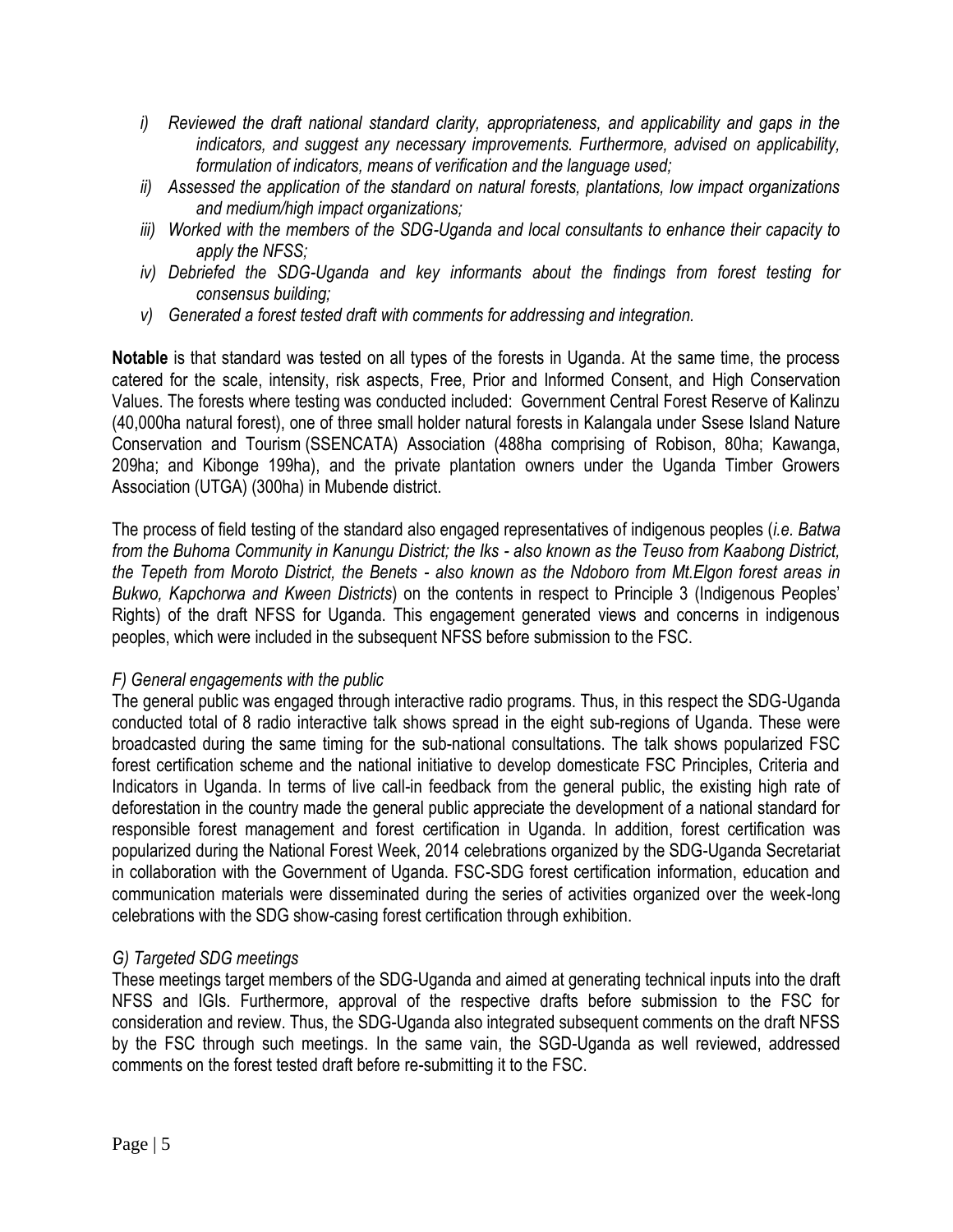# **3.0 Key achievements**

The following are the key achievements registered as part of the process for development of the Uganda NFSS:

- a) Formation of the National Consultative Forum and the SDG-Uganda as key structures for overseeing and spearheading the Uganda NFSS development process, respectively;
- b) Approval of the standard by the FSC;
- c) Enhanced coordination and collaboration among forestry sub-sector stakeholders at all levels i.e. community, local, national, sub-regional and international;
- d) Recognition of role and contribution of NFSS in forest management by all stakeholders;
- e) Enhanced knowledge and skills of the forestry stakeholders (especially the members of the SDG-Uganda) in respect to forest FSC certification standards and their application to advance responsible forest management at different scales. This helped in steering the development process, because at all stages there was resident national technical expert and guidance provided through the National FSC focal point and National Consultants (i.e. Havila Company Limited);
- f) By–in by Government agencies to mainstream the standard e.g. FSSD, UNBS, private sector and small forest growers.

# **4.0 Key challenges and lessons learnt**

# *4.1 Challenges*

- a) The experience for development of a national standard has been a "learning-by-doing" process for the SDG and other stakeholders involved which often affected the pace of comprehending the technical requirements and at the same time develop required content in the standard;
- b) The process for development of the Uganda NFSS partly depended on the timelines for revision of the FSC IGIs and at the same time integrate them into the draft standard;
- c) The process took a long time and resources, yet it largely depended on project based funding. Thus, this meant the key project cycles through which resources were derived for facilitating the process ended before conclusion of the process. This meant that facilitating subsequent engagements in respect to development of the standard became difficult. However, this was addressed along the way by soliciting financial and technical contributions from the key stakeholders to support the subsequent engagements.

#### *4.2 Lessons learnt*

There are various initiatives by stakeholders including: civil society and government that are promoting commercial forestry and responsible forest management. These supported the processes side by side as they implemented their own independent interventions. Forest certification in Uganda benefited from leveraging on such initiatives and focusing on capacity building for small holder farmers to ensure adherence to the required FSC Principles and Criteria. The FSC Modular approach to forest certification is likely to be successful especially amongst small holder farmers that are spread across the country.

#### **5.0 Conclusions and moving forward**

#### *5.1 Conclusions*

It is quite evident that the process for standard development as exhibited during stakeholder's consultations at the national, sub-national, local and community levels and during forest testing of the draft standard resulted in meaningful comprehension and understanding of the FSC Principles and Criteria and contextualizing them in Uganda's own situation. Thus, the process led to increased awareness and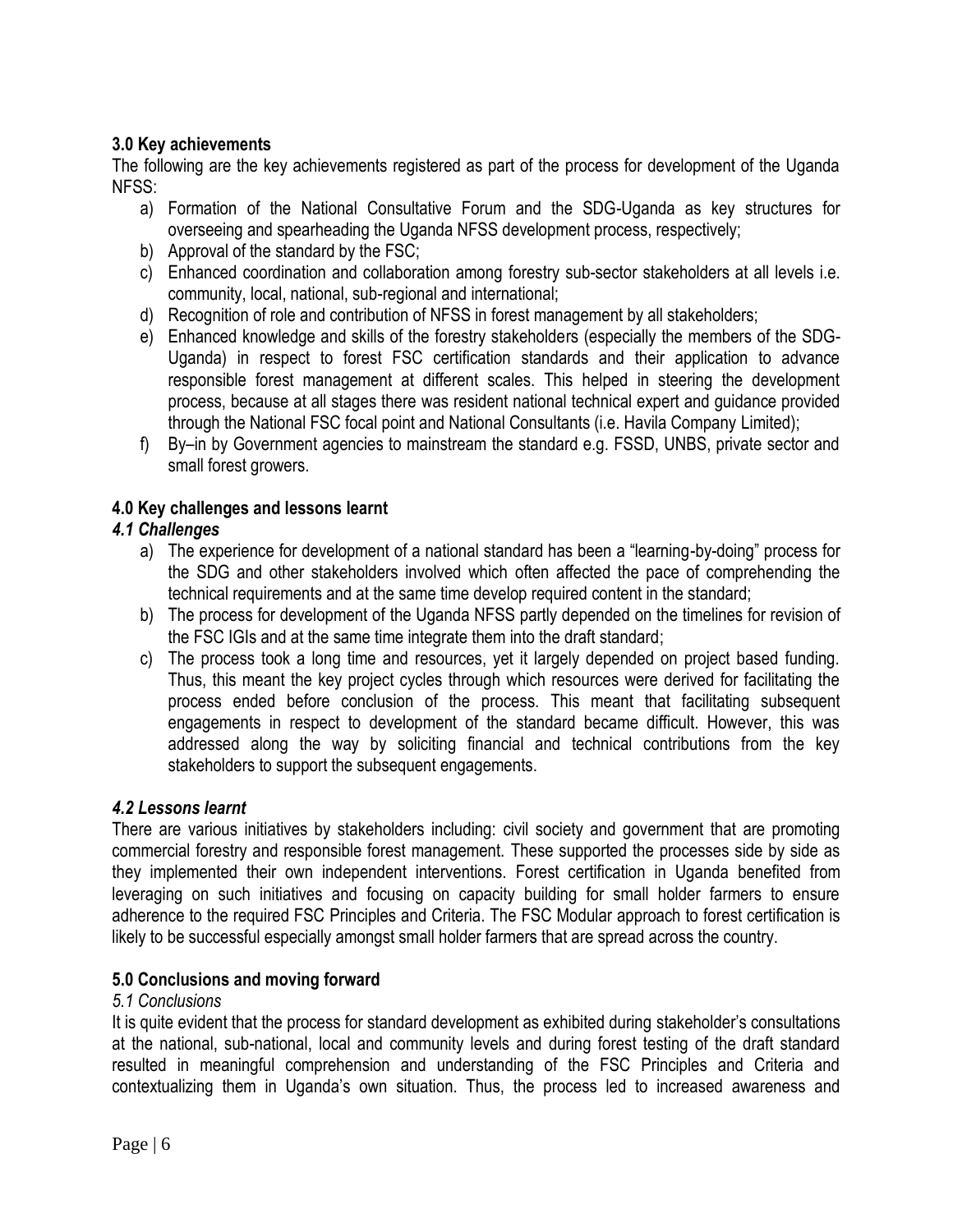appreciation of the value forest certification and responsible forest management will contribute socially, economically and environmentally for sustenance of livelihoods and overall development of the country.

With the approval, launch and coming into force of the standard since 1<sup>st</sup> September 2018, all forestry sector stakeholders are looking forward to implementation of the standard because it will contribute to responsible forest management in Uganda through forest certification. Some stakeholders have already initiated processes for operationalization of the standard. Some of these include: the private sector i.e. the timber plantation companies and the Uganda Timber Grower's Association in collaboration with the WWF-UCO are applying the standard to inform group certification process by smallholders.

#### *5.2 Next steps*

Moving forward, after approval and launch of the Uganda NFSS, the following are some of the key steps and actions to advance full operationalization of the standard to contribute to responsible forest management through forest certification.

a) Organizing a national stakeholder's workshop to disseminate the approved standard and development of a shared road for implementation/operationalization of the standard. This will involve active participation of members of the National Consultative Forum and the SDG-Uganda;

b) Further actions will be pursued based on the SDG-Uganda roles and responsibilities. These will include: *i) Popularizing the standard among key stakeholders (including: Local Governments, Universities, Training Colleges) by printing hard copies and conducting targeted dissemination;*

*ii) Development and implementation of the National Risk analysis and the social and environment impact assessment for the standard;*

*iii) Technical backstopping and support to users of the standard;*

*iv) Monitoring of implementation of the standard;*

*v) Conducting survey to further define High conservation value areas in Uganda;*

*vi) Identification of sites that qualify to be intact forest landscapes in Uganda;*

*vi) Domesticating and implementation of the FSC ecosystems services procedure;*

*vii) Support the process for regulation and certification of the chain of custody at all scales in Uganda;*

*viii) Providing technical guidance on conflict and grievance redress mechanisms for use of NFSS.*

c) The SDG-Uganda Secretariat hosted at Environmental Alert, will continue advancing the coordination role for the SDG-Uganda and other forest stakeholders for active participation in the implementation these earmarked actions. Besides, they will pursue structured resources mobilization with partners for full operationalization of the Uganda NFSS.

#### **6.0 Acknowledgements**

The process in Uganda from inception up to completion was supported and funded through contributions by the following partners: *WWF-Uganda Country Office (with financial support from DANIDA), Environmental Alert, Care International in Uganda, Global woods, Forest Stewardship Council, SDG-Uganda members, Uganda Timber Grower's Association, Havilah Company Limited, the Forest Sector Support Department, The Ministers of Environment, Anti-Corruption Coalition Uganda*). These are appreciated for the financial and technical inputs into the process.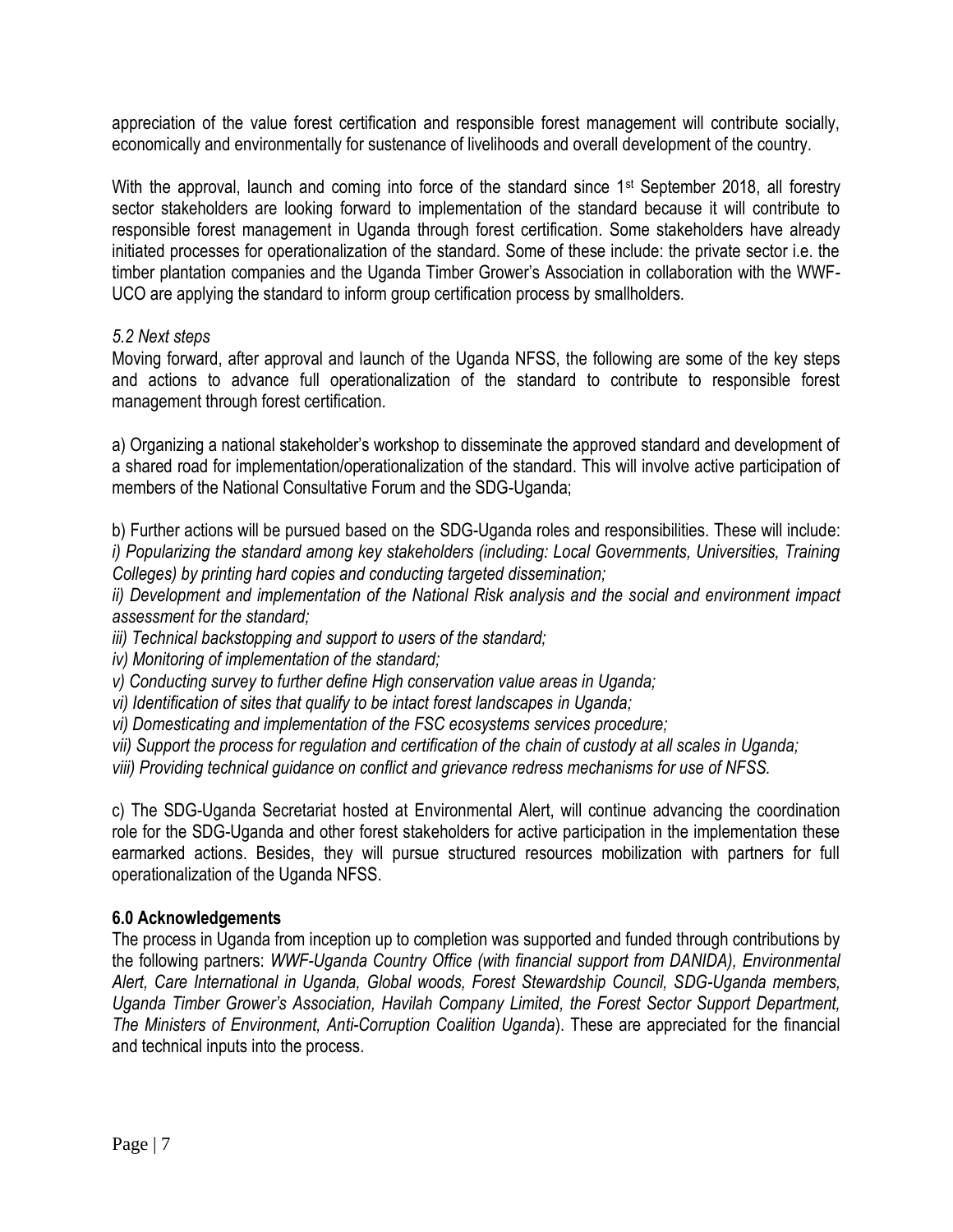The UFGW steering committee is appreciated for the strategic policy guidance and inputs throughout the process. The SDG-Uganda are equally appreciated for the untiring technical inputs and backstopping through the whole process.

Environmental Alert is appreciated for hosting the SDG-Uganda Secretariat and continuously mobilizing and coordinating forestry stakeholder's active participation in the process. The respective Environmental Alert staff who support this included: *Mr. Ceaser Kimbugwe; Dr. Charles Walaga, Mr. Herbert Wamagale; and Dr. Joshua Zake (PhD)* are equally thanked.

The FSC Focal in Uganda is very much appreciated for the technical backstopping provided to the SDG-Uganda and creation of the linkages with FSC international. Likewise the National FSC Consultants and the certification body consultants of Soil Association and FSC National Consultants i.e. Havilah Company Limited and are thanked for their technical inputs and guidance they provided throughout the process.

#### **7.0 References**

MWE, (2001). Ministry of Water and Environment. National Forest Policy. Kampala.

- MWE, (2011). Ministry of Water and Environment. National Forest Plan. Kampala.
- MWE, 2016. Ministry of Water and Environment. Uganda State of Forest Report. Kampala. <http://www.mwe.go.ug/sites/default/files/State%20of%20Uganda%27s%20Forestry-2015.pdf>
- MWE, 2016. Ministry of Water and Environment. Forestry Landscape Restoration Opportunity Assessment for by Uganda. Compala. Kampala. Retrieved from:

<https://portals.iucn.org/library/sites/library/files/documents/2016-076.pdf>

National Forestry and Tree Planting Act, (2003). Entebbe Government Printer, Entebbe.

- NEMA, (1994). National Environment Management Authority. National Environment Policy. Kampala.
- NEMA, (1994). National Environment Management Authority. National Environment Act. Kampala.
- NPA (National Planning Authority), (2015). The Second National Development Plan. National Planning Authority. Kampala. Retrieved from:<http://npa.ug/wp-content/uploads/NDPII-Final.pdf>
- Russell, Aaron J.M., Bruno Locatelli, Emilia Pramova, Godfrey Jeff Alumai, and Diji Chandra Sekharan Behr. (2012). Using Forests to Enhance Resilience to Climate Change: What do we know about how forests can contribute to adaptation? Working Paper. Washington DC: Program on Forests (PROFOR).
- Uganda NFSS, (2018). National Forest Stewardship Standard for the Republic of Uganda. <http://envalert.org/wp-content/uploads/2018/07/FSC-STD-UGA-01-2017-EN.pdf>
- WWF (World Wide Fund for Nature) (2012). National Timber Trade and FLEGT solutions for Uganda. Kampala.
- World Resources Institute, (2016). Global Tree Cover reaches a new high in 2016. World Resources Institute, Washington DC. http://www.wri.org/blog/2017/10/global-tree-cover-loss-rose-51-percent-2016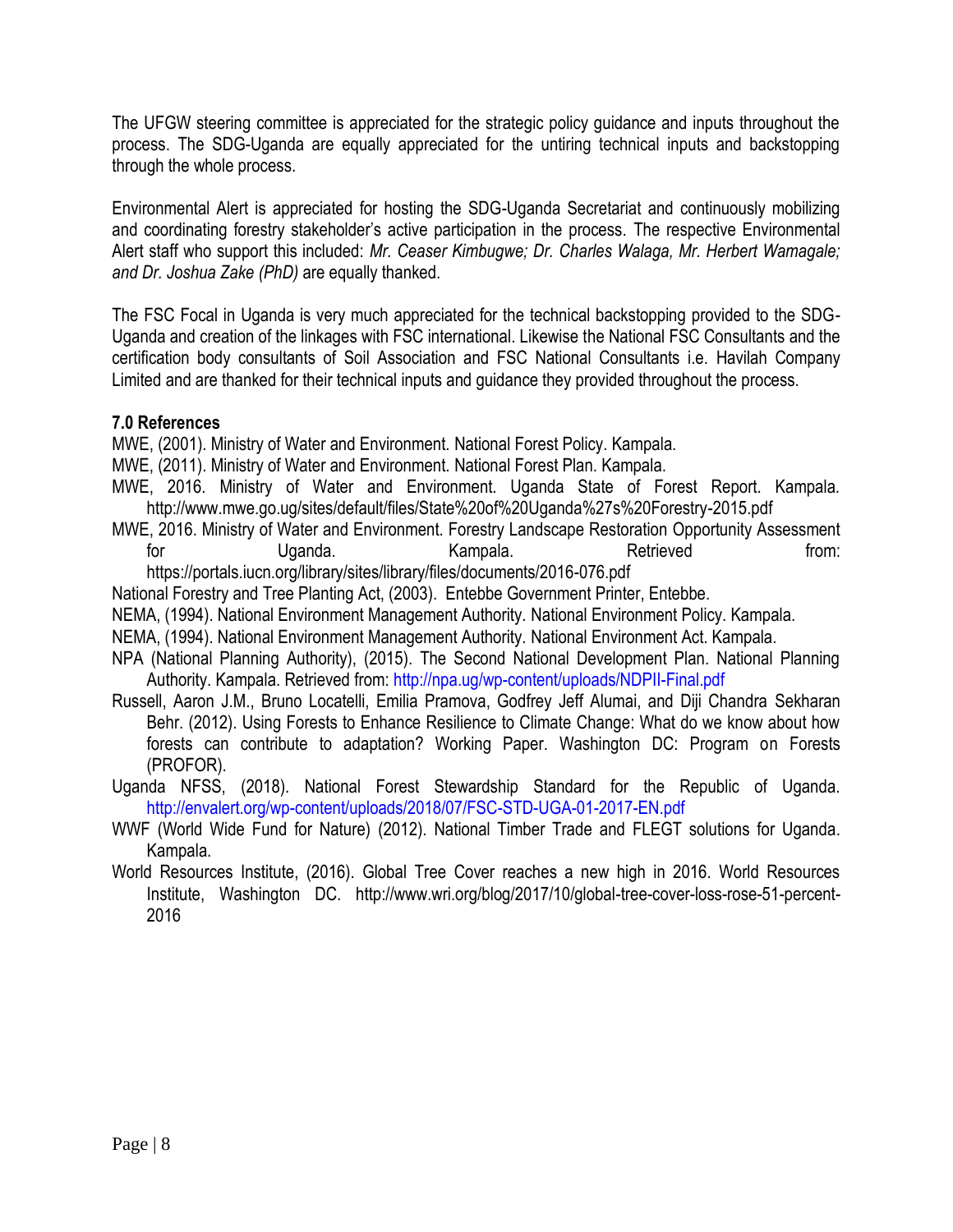#### **About the FSC International**

The Forest Stewardship Council (FSC®) is an international multi-stakeholder organization established in 1993 to promote responsible management of the world's forests. Further information about FSC International is available at: https://ic.fsc.org/en

#### **About the Uganda Forestry Working Group (UFWG)**

**UFWG** was formed in **2001** to provide a platform where the various stakeholders in forestry sector met and deliberated on and influenced developments in the sector as well as independently monitor implementation of the National Forestry Policy and National Forest Plan. The **UFWG Secretariat** is hosted by **Environmental Alert.**

**Vision:** The Vision of UFWG is, *'sustainably managed forestry sector contributing to improved livelihoods, national economy and ecological integrity. '*

**Mission:** The Mission of UFWG is*, 'to promote the development of the forestry sector and stimulate all forestry stakeholders to respond appropriately to changes and challenges within the sector.'*

**For More Information contact:** The Secretariat of the ENR-CSO Network, C/O Environmental Alert, Kabalagala off Ggaba Road, Behind Kirabo Kya Maria Building, P.O. Box 11259, Kampala; Tel: +256414510547; Email: [envalert@envalert.org;](mailto:envalert@envalert.org) Website:<http://enr-cso.org/>

#### **About the Forestry Standards Development Group Uganda (SDG-Uganda)**

The **SDG-Uganda** comprises of key forestry stakeholders including: *research and academia, civil society, private sector and government ministries, departments and authorities*. These were selected during the national consultative forum, which informed the development of the NFSS for Uganda. The stakeholders are categorized into the social, economic and environment chambers to meet the FSC requirements for stakeholder engagement.

The SDG Uganda has 25 members and is certified by FSC International. Its major role was to develop the Uganda NFSS based on the FSC guidelines and principles. This is a role which was delegated to them by the UFWG during the national consultative forum on the Uganda NFSS.

The SDG Uganda has a Secretariat, which is currently hosted at Environmental Alert. The role of the secretariat is to mobilize and coordinate stakeholder's participation in the formulation and implementation of the Uganda NFSS.

#### **About Environmental Alert (EA)**

**EA** was founded in **1988** and this year **(2018)** marks **30 years** of contribution to improved livelihoods and development in Uganda through several interventions in sustainable agriculture, environment, natural resources management, water, sanitation and hygiene. EA is officially registered with the NGO Board as a Ugandan non-governmental organization, incorporated as a company limited by guarantee. EA is governed by an independent Board that is responsible for providing strategic oversight of the organization including ensuring its integrity as a voluntary service organization.